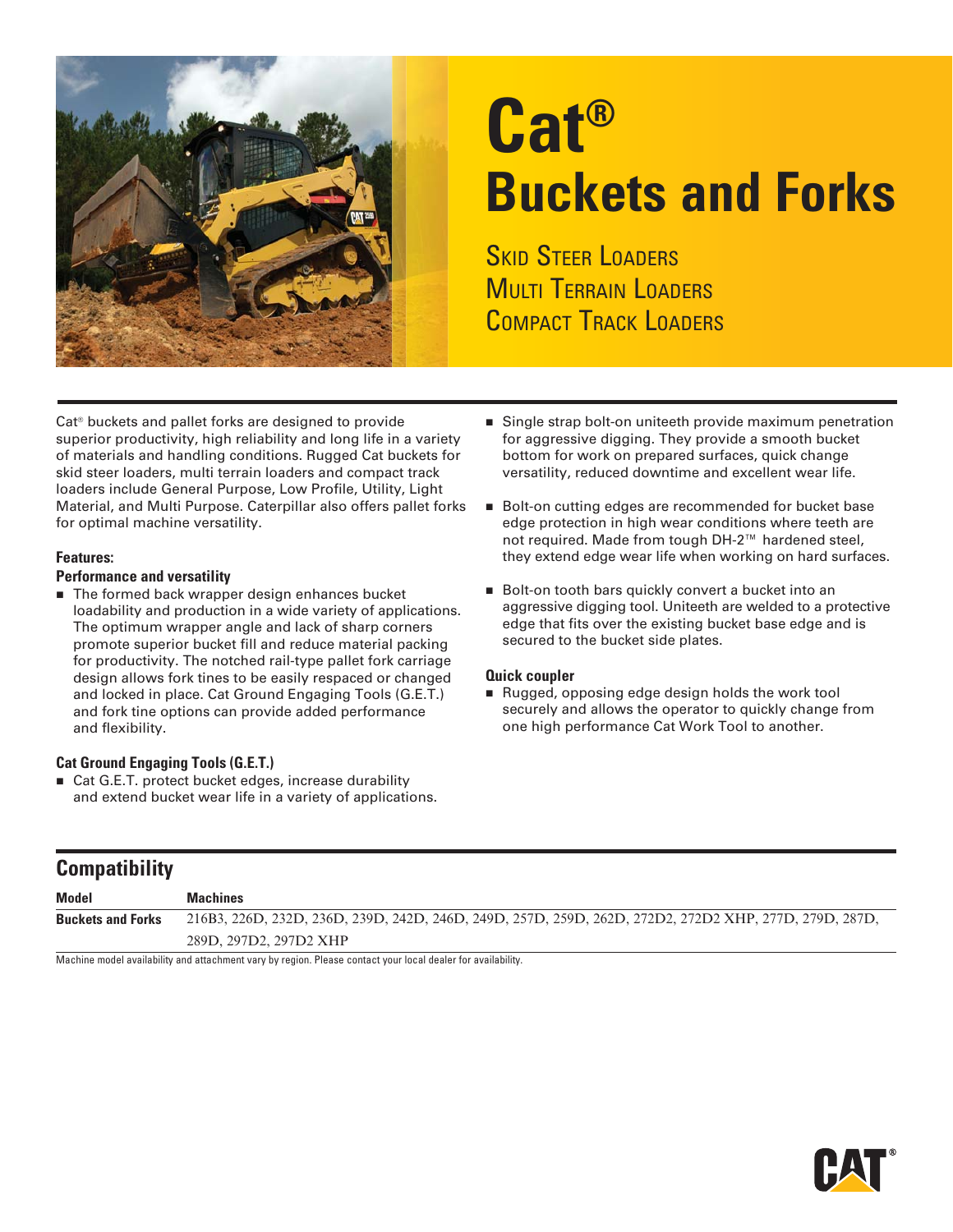# **Buckets**





Cat buckets are designed to optimize machine performance when digging, loading, carrying, leveling, grading and dumping in a variety of applications.

### **Features:**

## **General Purpose Buckets**

Ideal for digging, loading, carrying, leveling, grading and dumping in agricultural, industrial and rental applications.

### **Low Profile Buckets**

Recommended for applications with tight areas where a narrower, lower capacity bucket is required, such as construction and landscaping.

## **Utility Buckets**

**Higher capacity buckets, designed with a taller back height profile, longer floor length** and dual angled side plates for applications handling lower density materials, such as mulch, dry topsoil, livestock feed and waste in agricultural and landscaping settings.

#### **Light Material Buckets**

I deal for loading, carrying, dumping and handling light, loosely packed material, such as grain, mulch, hay, wood chips, fertilizer and snow, in agricultural and landscaping applications.

#### **Material Handling Buckets**

- Highest capacity buckets, designed with honeycomb hole pattern which allows direct visibility to the bucket cutting edge. Excellent for light density material movement such as snow, hay, and mulch.
- Available bolt-on serrated cutting edge improves bucket's ability to break up hard packed snow and ice in snow removal applications.

#### **Multi Purpose Buckets**

- Ideal for digging, dozing, clamping, back dragging, grading and leveling in construction, landscaping, industrial and demolition applications.
- Available spill guard improves material retention and protects coupler from material spills while continuing to provide excellent cutting edge visibility.

# **Specifications – General Purpose Buckets**

| Width*                  | mm             | (1n)      | 1524 | (60)   | 1676 | (66)   | 1829 | (72)   | 1981 | 78)    | 2134 | (84)   |
|-------------------------|----------------|-----------|------|--------|------|--------|------|--------|------|--------|------|--------|
| Rated bucket capacity** | m <sup>3</sup> | $(f t^3)$ | 0.36 | (12.7) | 0.4  | (14.0) | 0.44 | (15.4) | 0.48 | (16.7) | 0.63 | (22.2) |
|                         | m              | $(vd^3)$  | 0.36 | (0.47) | 0.4  | (0.52) | 0.44 | (0.57) | 0.48 | (0.62) | 0.63 | (0.82) |
| Weight***               | kg             | (lb)      | 173  | (381)  | 221  | (487)  | 234  | (516)  | 247  | (545)  | 285  | (628)  |
| Base edge thickness     | mm             | (nn)      | 19   | (0.75) | 19   | (0.75) | 19   | (0.75) | 19   | (0.75) | 19   | (0.75) |

\*\*\* Measured from inside of side plate to inside of side plate; overall width is approximately 50 mm (2 in) wider.

\*\*\* Rated capacities are heaped per ISO 7546:1983 and SAE J742 FEB85.

\*\*\* With base cutting edge only, without ground engaging tools.

# **Specifications – Low Profile Buckets**

| mm             | (1n)      | 372  | (54)   | 1524 | (60)   | 1676                                                            | (66)   | 1829 | (72)   | 1981 | (78)   |
|----------------|-----------|------|--------|------|--------|-----------------------------------------------------------------|--------|------|--------|------|--------|
| m <sup>3</sup> | $(f t^3)$ | 0.30 | (10.5) | 0.34 | (11.9) | 0.37                                                            | (13.0) | 0.41 | (14.3) | 0.44 | (15.4) |
| m              | $(vd^3)$  | 0.30 | (0.39) | 0.34 | (0.44) | 0.37                                                            | (0.48) | 0.41 | (0.53) | 0.44 | (0.57) |
| kg             | (lb)      | 157  | (346)  | 174  | (384)  | 199                                                             | (439)  | 212  | (467)  | 226  | (498)  |
| mm             | (nn)      | 16   | (0.63) | 19   | (0.75) | 19                                                              | (0.75) | 19   | (0.75) | 19   | (0.75) |
|                |           | .    |        |      |        | $\sim$ $\sim$ $\sim$ $\sim$ $\sim$<br>$\sim$ $\sim$ $\sim$<br>. |        |      |        |      |        |

\*\*\* Measured from inside of side plate to inside of side plate; overall width is approximately 50 mm (2 in) wider.

\*\*\* Rated capacities are heaped per ISO 7546:1983 and SAE J742 FEB85.

\*\*\* With base cutting edge only, without ground engaging tools.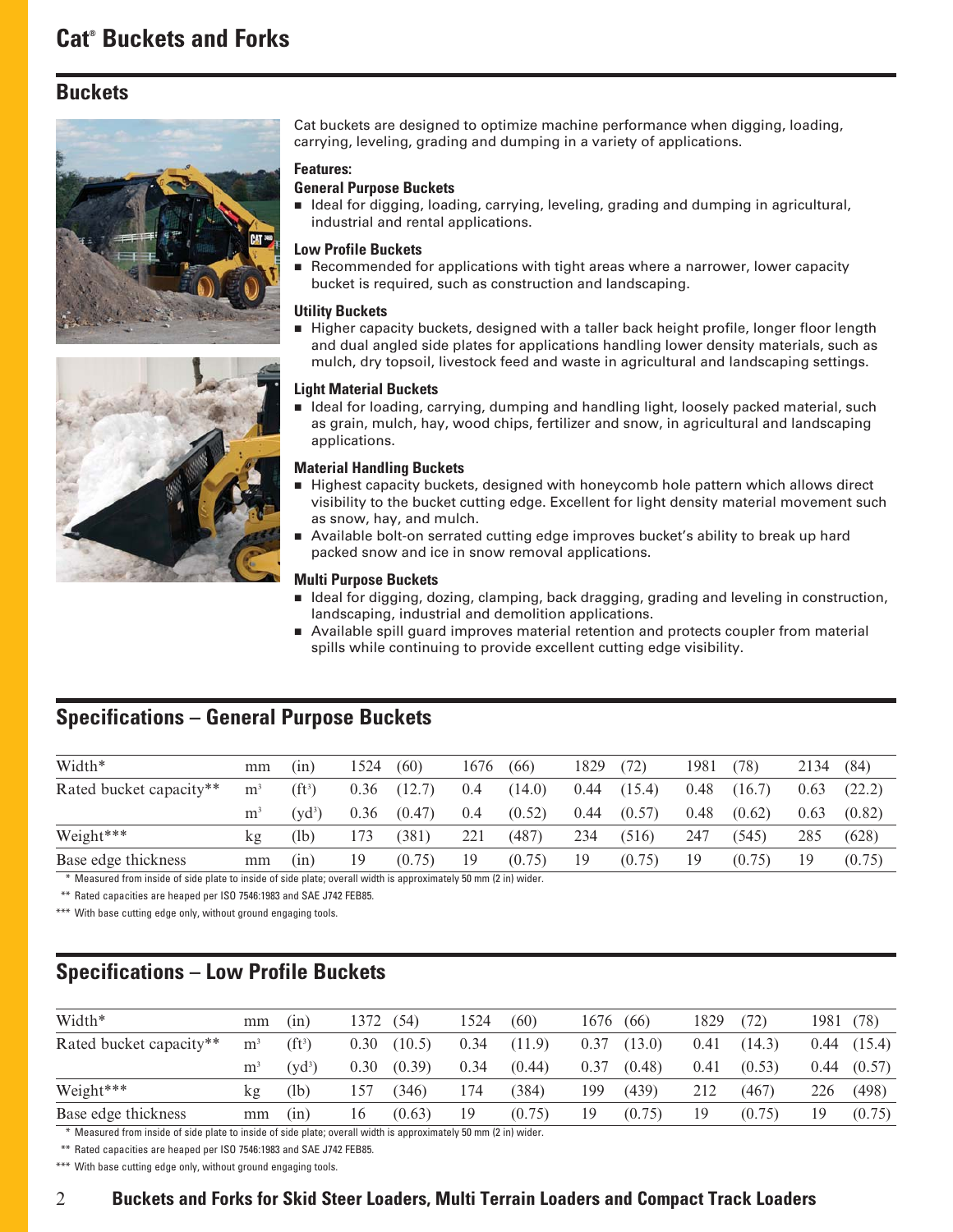# **Specifications – Utility Buckets**

| Width*                  | mm                               | (in)                            | 1524 | (60)                               | 1676         | (66)             | 1829         | (72)             |
|-------------------------|----------------------------------|---------------------------------|------|------------------------------------|--------------|------------------|--------------|------------------|
| Rated bucket capacity** | m <sup>3</sup><br>m <sup>3</sup> | (f t <sup>3</sup> )<br>$(vd^3)$ |      | $0.43$ $(15.1)$<br>$0.43$ $(0.56)$ | 0.48<br>0.48 | (16.5)<br>(0.62) | 0.52<br>0.52 | (17.8)<br>(0.67) |
| Weight***               | kg                               | (lb)                            | 209  | (461)                              | 224          | (494)            | 238          | (525)            |
| Base edge thickness     | mm                               | (in)                            | 19   | (0.75)                             | 19           | (0.75)           | 19           | (0.75)           |

\*\*\* Measured from inside of side plate to inside of side plate; overall width is approximately 50 mm (2 in) wider.

\*\*\* Rated capacities are heaped per ISO 7546:1983 and SAE J742 FEB85.

\*\*\* With base cutting edge only, without ground engaging tools.

# **Specifications – Light Material Buckets**

| Width*                  | mm             | (nn)                | 1829 | 72)    | 1981 | 78)    | 2134 | (84)   | 2438 | (96)   |
|-------------------------|----------------|---------------------|------|--------|------|--------|------|--------|------|--------|
| Rated bucket capacity** | m <sup>3</sup> | (f t <sup>3</sup> ) | 0.69 | (24.3) | 0.75 | (26.5) | 0.83 | (29.7) | 0.93 | (32.8) |
|                         | m <sup>2</sup> | $(yd^3)$            | 0.69 | (0.9)  | 0.75 | (0.98) | 0.83 | (1.1)  | 0.93 | (1.22) |
| Weight***               | kg             | (lb)                | 266  | (586)  | 280  | (617)  | 296  | (653)  | 325  | 717)   |
| Base edge thickness     | mm             | (nn)                | 19   | (0.75) | 19   | (0.75) | 19   | (0.75) | 19   | (0.75) |

\*\*\* Measured from inside of side plate to inside of side plate; overall width is approximately 50 mm (2 in) wider.

\*\*\* Rated capacities are heaped per ISO 7546:1983 and SAE J742 FEB85.

\*\*\* With base cutting edge only, without ground engaging tools.

# **Specifications – Material Handling Buckets**

| Width*                  | mm             | (in)     | 2134 (84) |        | 2438 | (96)   | 2591 | (102)  |
|-------------------------|----------------|----------|-----------|--------|------|--------|------|--------|
| Rated bucket capacity** | m <sup>3</sup> | $(ft^3)$ | 1.07      | (38.6) | 1.24 | (44.8) | 1.33 | (47.8) |
|                         | m <sup>3</sup> | $(vd^3)$ | .07       | (1.40) | 1.24 | (1.63) | 1.33 | (1.74) |
| Weight***               | kg             | (lb)     | 371       | (818)  | 408  | (900)  | 426  | (939)  |
| Base edge thickness     | mm             | (in)     | 19        | (0.75) | 19   | (0.75) | 19   | (0.75) |

\*\*\* Measured from inside of side plate to inside of side plate; overall width is approximately 50 mm (2 in) wider.

\*\*\* Rated capacities are heaped per ISO 7546:1983 and SAE J742 FEB85.

\*\*\* With base cutting edge only, without ground engaging tools.

# **Specifications – Multi Purpose Buckets**

| Width*                  | mm             | (nn)      | 524        | (60)   | 1676       | (66)   | 1829       | (72)   | 1981       | 78)     | 2134       | (84)    |
|-------------------------|----------------|-----------|------------|--------|------------|--------|------------|--------|------------|---------|------------|---------|
| Rated bucket capacity** | m <sup>3</sup> | $(f t^3)$ | 0.3        | (10.5) | 0.34       | (12.0) | 0.37       | (13.1) | 0.40       | (14.1)  | 0.43       | (15.2)  |
|                         | m <sup>3</sup> | $(vd^3)$  | 0.3        | (0.39) | 0.34       | (0.44) | 0.37       | (0.48) | 0.40       | (0.52)  | 0.43       | (0.56)  |
| Weight***               | kg             | (lb)      | 383        | (844)  | 407        | (898)  | 432        | (952)  | 456        | (1,004) | 480        | (1,058) |
| Jaw opening             | mm             | (nn)      | 767        | (30)   | 767        | (30)   | 767        | (30)   | 767        | (30)    | 767        | (30)    |
| Clam angle (open)       |                |           | $89^\circ$ |        | $89^\circ$ |        | $89^\circ$ |        | $89^\circ$ |         | $89^\circ$ |         |
| Base edge thickness     | mm             | (nn)      | 19         | (0.75) | 19         | (0.75) | 19         | (0.75) | 19         | (0.75)  | 19         | (0.75)  |
|                         |                |           |            |        |            |        |            |        |            |         |            |         |

\*\*\* Measured from inside of side plate to inside of side plate; overall width is approximately 50 mm (2 in) wider.

\*\*\* Rated capacities are heaped per ISO 7546:1983 and SAE J742 FEB85.

\*\*\* With base cutting edge only, without ground engaging tools.